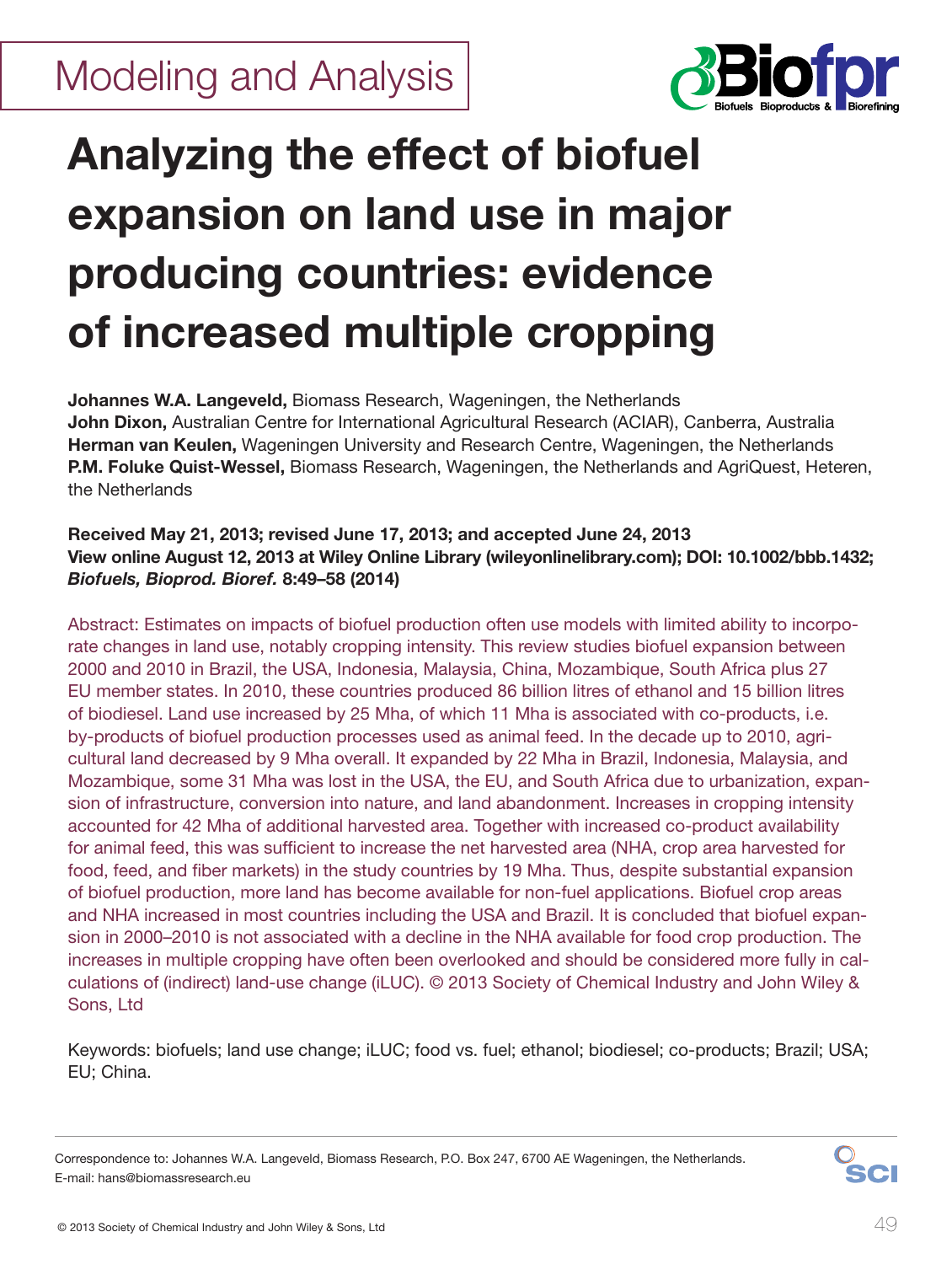# **Introduction**

Increased biotuer production has led to criticism and<br>concerns about food availability while it is feared t<br>rising demand for cropland will lead to deforestati<br>grassland conversion and increased Greenhouse Gas ncreased biofuel production has led to criticism and concerns about food availability while it is feared that rising demand for cropland will lead to deforestation, (GHG) emissions from these land use changes. The main criticism is based on expected impacts of biofuel production following the introduction of dedicated biofuel targets and policies.<sup>1-3</sup>

Commonly used economic models in biofuel policy evaluation include multimarket partial equilibrium models such as the FAPRI-CARD, ESIM, and IMPACT model, and computable general equilibrium (CGE) models such as the Global Trade Analysis Project (GTAP), LEITAP and the Modeling International Relationships in Applied General Equilibrium (MIRAGE) model. Most models were originally developed to evaluate agriculture or climate policies and were later adapted to incorporate biofuel production. $4-6$  This has consequences for the way the models have been implemented. Early applications, for example, did not consider generation of co-products (by-products of the biofuel production process which are mostly used as animal feed) $1/7$  while second-generation biofuel production technology, at least in early applications, was not included.<sup>4</sup>

Other restrictions include limited ability to adjust to accelerations in yield improvement<sup>7</sup> or to changes in crop rotation.<sup>9</sup> Most models do not consider double-cropping (cultivation of two or more crops on the same plot within a given year), while changes in fallow or other unmanaged land can only be accommodated to a limited extent,<sup>8</sup> which is considered a significant drawback of model results.<sup>7</sup> Changes in programs offering farmers compensation for not cultivating arable land (Conservation Reserve Program (CRP) in the USA and Set-Aside in the EU), for example, were often not adequately represented. Further, models do not fully incorporate impacts of trade policies (e.g. preferential biofuel imports<sup>8</sup>), crop tillage,<sup>10</sup> or agro-ecological conditions in crop production areas.

While the exact consequences of these limitations remain unclear, there is a risk that relevant changes in crop production patterns, partly triggered by biofuel policies, may not be sufficiently covered in the analysis. Scenarios for future crop production published by the Food and Agriculture Organization (FAO) suggest that increasing cropping intensity will be an important source of additional crop biomass. According to Nachtergaele *et al.,*11 cropping intensity is projected to increase by a total of 4% in developing countries between 2006 and 2050. For

 developed countries, however, the forecast increase is 7%. Global average is projected to increase by 6%.

Central to the debate on the impact of biofuel production is the question to what extent current policies are causing alienation of land from food and feed production. At the core is the way increased biomass requirements are to be met by area expansion, yield improvement or by increased cropping intensity. Bruinsma<sup>12</sup> estimated that 80% of the projected growth in crop production in developing countries up to 2050 would come from intensification in the form of yield increases (71%) and higher cropping intensities (8%). Higher shares are projected in land-scarce regions such as South Asia and the Near East/ North Africa where increases in yield would need to compensate for the expected decline in the arable land area. Arable land expansion will remain an important factor in crop production growth in many countries of sub-Saharan Africa and Latin America; although less so than in the past.

Given the large (albeit possibly temporary) increases in crop prices, the general expectation that biofuels will permanently push up demand for food crop biomass plus the fact that farmers in the past have shown to be able to respond effectively to changes in crop demand might have to be moderated. Especially the projected increases in cropping intensity may be on the low side. Using data for 1962–2007, OECD-FAO<sup>13</sup> for example calculated that half of the realized increases in the harvested area were attributable to increased cropping intensity (the other half have been related to area expansion).

More recently, reduction of (fodder and) CRP area and increased double-cropping have been reported for the USA.14 For example, about 16% of 2008 corn and soybean farms had brought new acreage into production since 2006. This new, formerly uncultivated, land accounted for approximately 30% of the reported farm's expansion in total harvested acreage. Most acreage conversion came from uncultivated hay. Some 15% of corn and soybean farms reported a harvested acreage (summing up all crops) exceeding their arable area in 2008, implying an increase in double-cropping. These farms reported greater expansion in harvested biofuel crop acreage than other farms, suggesting double-cropping is a quick and effective strategy to generate additional biofuel crop biomass.

Given the above limitations, economic model impact assessments of biofuel policies should be considered with care. Consequences of the limitations on the modeling outcome are difficult to assess but they may be considerable. The introduction of co-products in a GTAP evaluation of US and EU biofuel policies, for example, was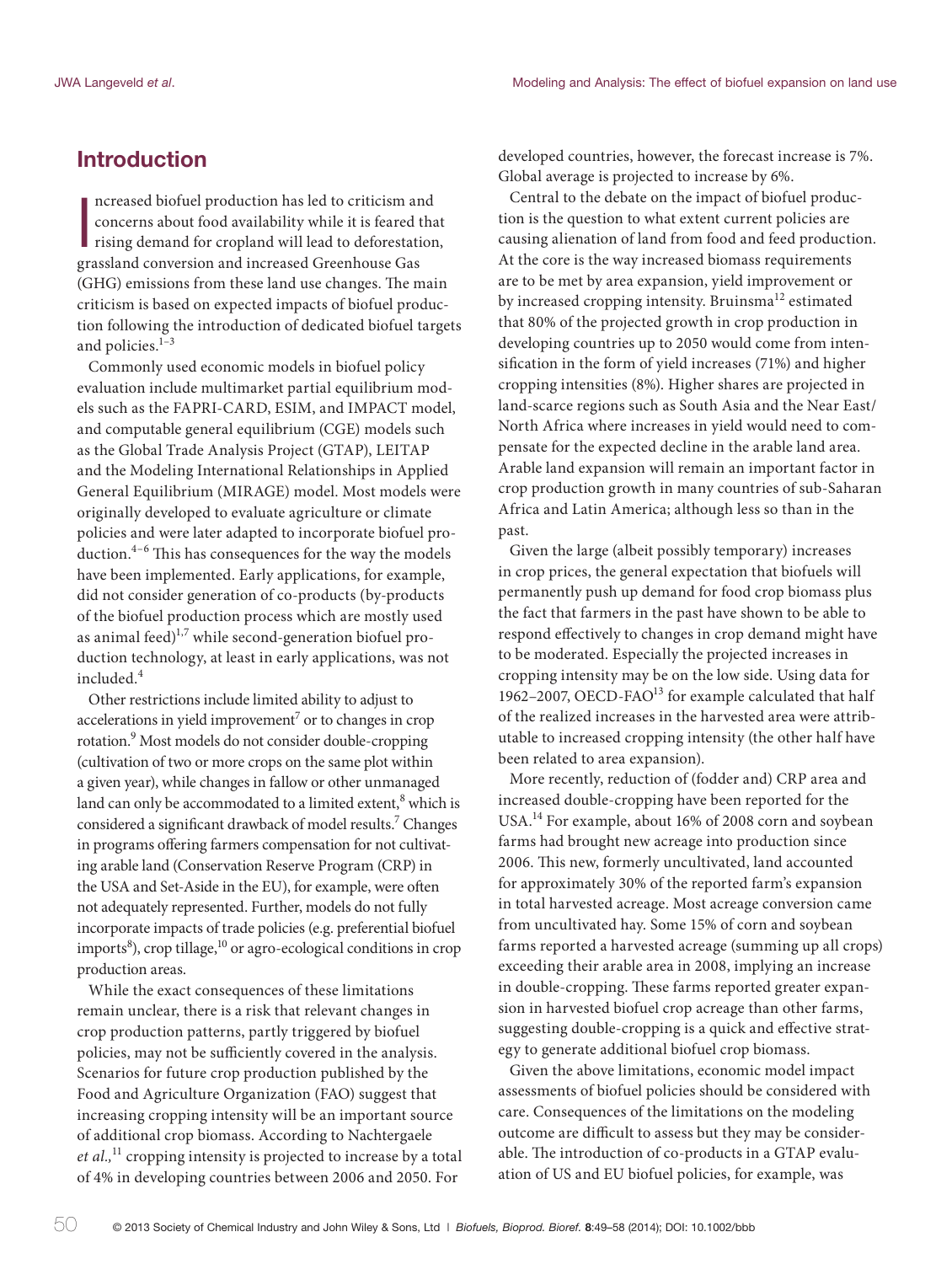assessed to reduce the need for land conversion with 27%.<sup>6</sup> According to Croezen and Brouwer,<sup>15</sup> scenarios including second-generation biofuel technologies resulted in land-use requirements that were 50% lower as compared to scenarios which did not include lignocellulosic biofuel conversion technologies.

In summary, the use of estimates of biofuel scenarios based on incomplete information could generate misleading estimates. Another risk is the inadequate input use, which could give an incorrect impression with respect to day-to-day crop management practices such as input use efficiency. Consequently, perspectives for (sustainable) biomass production for biofuel and food/feed applications may be estimated incorrectly.

With a view to improving the accuracy of data for evaluations of biofuel policy impacts, this paper assesses data from different sources of biomass production of eight major biofuel producers. We analyze biofuels and feedstock increases of major biofuel feedstocks between 2000 and 2010, and their impacts on land use in Brazil, the USA, the EU, China, Indonesia, Malaysia, South Africa, and Mozambique. Together, these countries represent a large majority of global biofuel production. Local conditions for crop and biofuel production will be described in a generalized way. In order to determine the impact of biofuel policies, production volumes will be compared to those of 2000, clearly before most countries introduced biofuelrelated policy measures. An important distinction will be made between the amount of biomass (crop feedstocks) that is used to generate biofuels, the amount of land that is needed to produce the biomass, and the average number of harvests that can be generated from arable land (resulting from the prevalence of fallow and double-cropping in a given region). The paper will make use of the following concepts:

- Harvested area: the crop area that is harvested in a country or region in a given year. This differs from the amount of arable land, as land may be harvested several times, while fallow land is not harvested at all.
- Agricultural area in a given country or region. This includes arable land (cultivated with arable crops, i.e. food and feed crops), permanent grassland and agricultural tree crops (fruits, beverages, stimulant crops)
- Cropping intensity: the ratio of harvested crop area to the amount of arable land.\*

The relation between these concepts is the following equation:

Harvested area = arable area  $*$  cropping intensity (1)

In our analysis, we estimate land and biomass balances. Based on the volume of biofuels produced, the equivalent amount of biomass and the required area of land is calculated. These estimates are based on detailed material collected and analyzed for a book on biofuel crop production systems currently in preparation. The review is organized as follows. First, it describes available land resources in the study countries. Next, it presents biofuel production in 2010 which is compared to that in 2000. Implications of biofuel expansion for land use are given, as are other changes in land use that have been observed. This is followed by a discussion and some conclusions.

## **Land resources**

An overview of land cover and land use in the study countries is presented in Table 1. China, Brazil, and the USA are the largest countries, Brazil having the largest forest area (nearly 40% of the study countries total). Agricultural area is high in China, the USA and (on a relative scale) the EU, Mozambique, and South Africa. Most arable land is found in the USA, China, and the EU, permanent grasslands being important in China (hosting more than onethird of the study area grassland), the USA, and Brazil. We calculated cropping intensity, expressed as the sum of all harvested crop area during a given year divided by the total arable land (the Multiple Cropping Index or MCI). MCI was originally introduced as a measure for cropping intensity of tropical farming systems,<sup>16</sup> but can be calculated for temperate regions as well.<sup>12</sup> MCI in the study countries varies between 0.53 in South Africa, 1.45 in China. It is around 0.8 in Brazil, the USA, and the EU.

# **Biofuel production**

Sugarcane is the predominant feedstock for ethanol production in tropical regions (Table 2). In temperate areas, ethanol is mostly made from cereals (corn in the USA and China, wheat in the EU and China). Main biodiesel feedstocks are soybean (Brazil, USA), rapeseed (EU), and oil palm (Indonesia and Malaysia). There are other feedstocks of minor importance, such as castor beans in Brazil, sunflower in the EU and Jatropha in Mozambique, but these are not included in the analysis.

Large differences exist in the way fields are prepared for biofuel production. There are a number of practices which

<sup>\*</sup>Note: this is not similar to the intensity of crop production (amount of inputs used per ha or amount of yield realized per ha).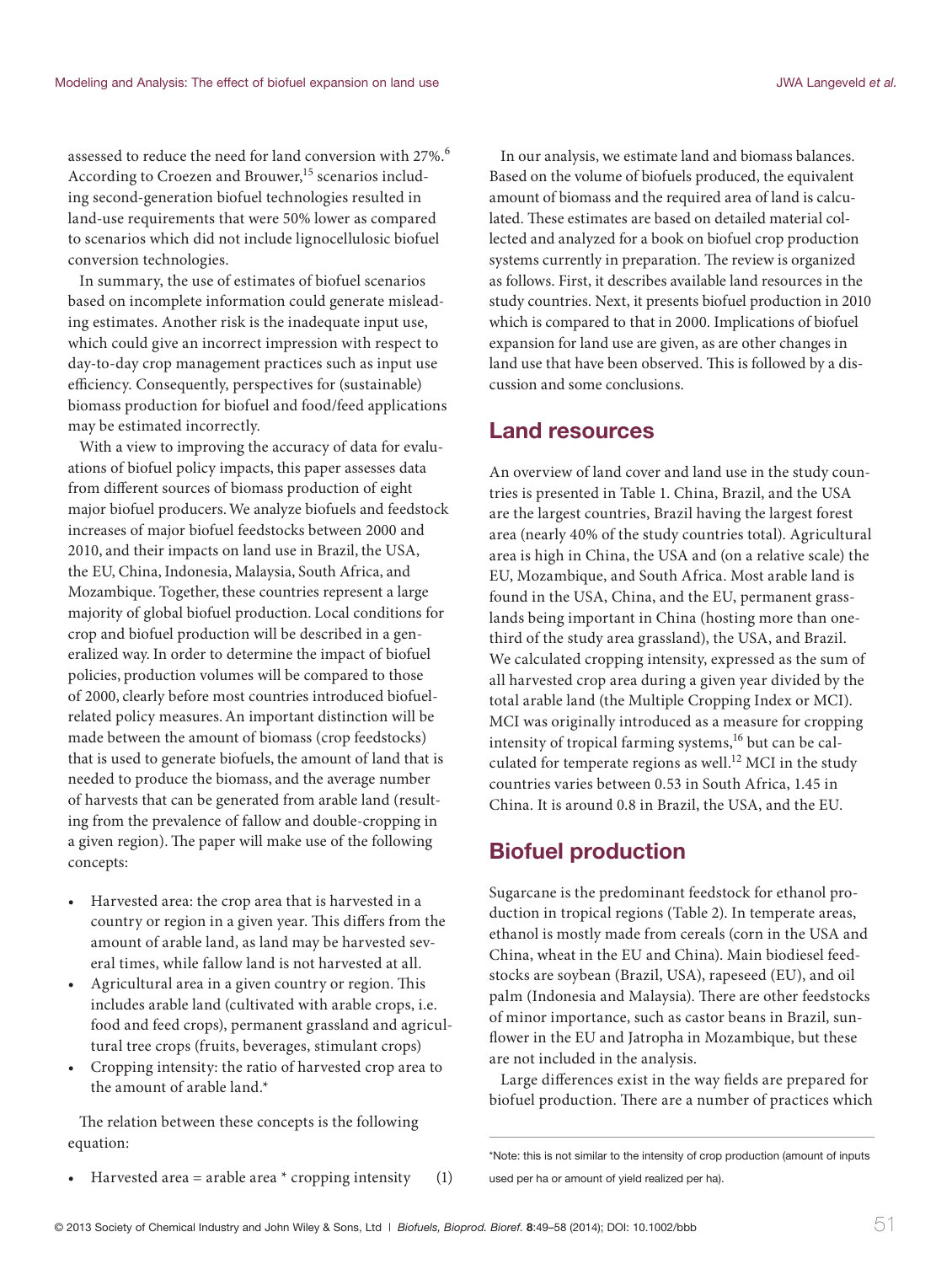| Table 1. Land cover and land use (million ha). |           |        |                   |                        |             |                             |  |  |
|------------------------------------------------|-----------|--------|-------------------|------------------------|-------------|-----------------------------|--|--|
| Region                                         | Land area | Forest | Agricultural area | Permanent<br>grassland | Arable area | Multiple Cropping Index (-) |  |  |
| <b>Brazil</b>                                  | 846       | 520    | 273               | 196                    | 50          | 0.86                        |  |  |
| <b>USA</b>                                     | 914       | 304    | 411               | 249                    | 160         | 0.82                        |  |  |
| EU                                             | 418       | 157    | 187               | 68                     | 107         | 0.84                        |  |  |
| Indonesia and Malaysia                         | 214       | 115    | 62                | 11                     | 25          | 1.21                        |  |  |
| China                                          | 933       | 207    | 519               | 393                    | 111         | 1.45                        |  |  |
| Mozambique                                     | 88        | 39     | 49                | 44                     | 5           | 1.08                        |  |  |
| South Africa                                   | 121       | 9      | 97                | 84                     | 13          | 0.53                        |  |  |
| Source: FAOSTAT (2013). <sup>18</sup>          |           |        |                   |                        |             |                             |  |  |

## **Table 2. Biofuel production chains included in the analysis.**

| Region                 | <b>Feedstock</b> | <b>Biofuel</b>   | Field preparation                 | Input use       |
|------------------------|------------------|------------------|-----------------------------------|-----------------|
| <b>Brazil</b>          | Sugarcane        | Ethanol          | Pre-harvest burning is phased out | Moderately low  |
| <b>Brazil</b>          | Soybean          | <b>Biodiesel</b> | Mostly no-till                    | Low             |
| <b>USA</b>             | Corn             | Ethanol          | Mostly plowed                     | <b>High</b>     |
| <b>USA</b>             | Soybean          | <b>Biodiesel</b> | Half under no-till                | Moderately low  |
| <b>EU</b>              | Wheat            | Ethanol          | Plowing                           | High            |
| EU                     | Rapeseed         | <b>Biodiesel</b> | Plowing                           | High            |
| EU                     | Sugarbeet        | Ethanol          | Plowing                           | Moderately high |
| Indonesia and Malaysia | Palm oil         | <b>Biodiesel</b> | Pre-harvest burning               | Moderately low  |
| China                  | Corn             | Ethanol          | Plowing                           | Very high       |
| China                  | Wheat            | Ethanol          | Plowing                           | Very high       |
| Mozambique             | Sugarcane        | Ethanol          | Pre-harvest burning               | Moderately high |
| South Africa           | Sugarcane        | Ethanol          | Pre-harvest burning               | High            |

determine the performance of the biofuel production chain including pre-harvest burning of sugarcane leaves and plowing for arable crops. Burning leaves of sugarcane is common practice before manual harvesting in order to avoid injuries to laborers. This causes a considerable loss of leaf material and soil organic matter, while emissions of particulate matter cause a threat to the laborers' lungs. This practice is gradually being phased out in Brazil where mechanical green harvesting is becoming more common. Plowing arable fields, causing loss of soil carbon, is common in the EU and in China, but less so in the Midwest of the USA and soybean cultivation in Brazil, who have adopted conservation agriculture. Use of fertilizers and agro-chemicals is highly variable. Input use in feedstock production is low to moderately low in Brazil and in the USA (corn), Indonesia, Malaysia and Southern Africa. It is high in the production of cereals (USA, EU, and China) and rapeseed. Sugarbeet holds an intermediate position.

The main output data are presented in Table 3. Crop yield is high for sugarcane (Brazil, South Africa), sugarbeet, and oil palm. Cereal yields are high for corn in the USA, but less so for corn and wheat in the EU and China. Rapeseed and soybean yields are modest. Ethanol yields are highest for sugarbeet, and sugarcane (Brazil). Highest biodiesel yields were observed for oil palm (Indonesia, Malaysia). Generation of co-products is also quantified, as these can be applied in the livestock industry. Major biofuel crops are well established feed crops, which holds especially for corn and soybean. Co-products considered in this study include dried distillers' grains with solubles (DDGS), soy meal, rapeseed meal, beet pulp, and palm meal. It was decided to use a simple mass balance approach to distinguish between crop biomass used for biofuel production and for feed applications. Biofuel land claims were calculated by allocating a share of total land use according to the ratio of total crop feedstocks used for biofuels. Co-product yields were calculated using conversion data and converted into tons per ha equivalent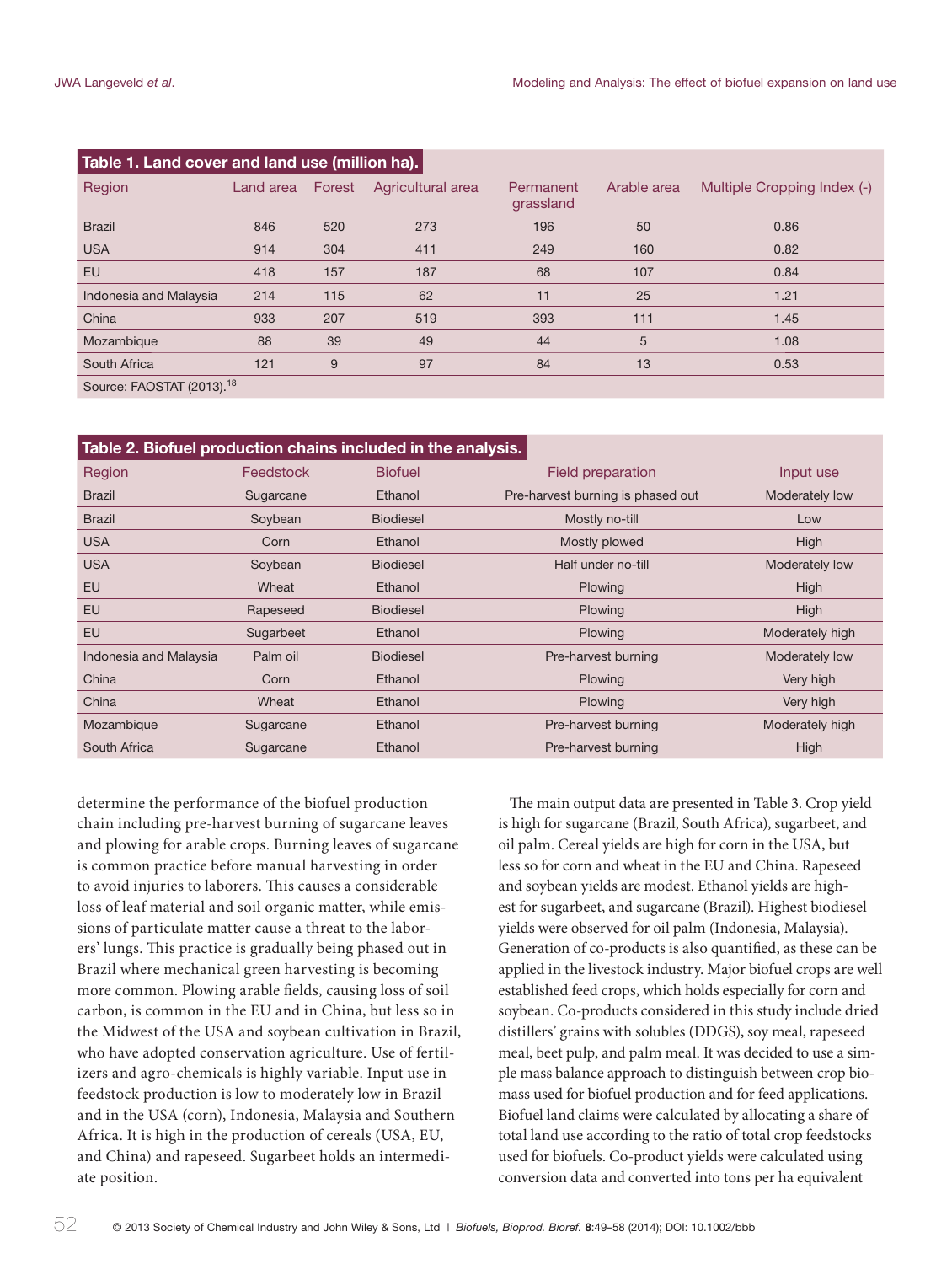| Table 3. Crop, biofuel and coproduct yields. |           |                        |                                       |                                 |                              |  |  |  |
|----------------------------------------------|-----------|------------------------|---------------------------------------|---------------------------------|------------------------------|--|--|--|
| Region                                       | Feedstock | Crop yield<br>(ton/ha) | <b>Biofuel yield</b><br>$\frac{1}{h}$ | <b>Biofuel yield</b><br>(GJ/ha) | Co-product yield<br>(ton/ha) |  |  |  |
| <b>Brazil</b>                                | Sugarcane | 79.5                   | 7200                                  | 152                             | -                            |  |  |  |
| <b>Brazil</b>                                | Soybean   | 2.8                    | 600                                   | 18                              | 1.8                          |  |  |  |
| <b>USA</b>                                   | Corn      | 9.9                    | 3800                                  | 80                              | 4.2                          |  |  |  |
| <b>USA</b>                                   | Soybean   | 2.8                    | 600                                   | 18                              | 1.8                          |  |  |  |
| EU                                           | Wheat     | 5.1                    | 1700                                  | 37                              | 2.7                          |  |  |  |
| EU                                           | Rapeseed  | 3.1                    | 1300                                  | 43                              | 1.7                          |  |  |  |
| <b>EU</b>                                    | Sugarbeet | 79.1                   | 7900                                  | 168                             | 4.0                          |  |  |  |
| Indonesia and Malaysia                       | Palm oil  | 18.4                   | 4200                                  | 90                              | 4.2                          |  |  |  |
| China                                        | Corn      | 5.5                    | 2200                                  | 46                              | 2.9                          |  |  |  |
| China                                        | Wheat     | 4.7                    | 1700                                  | 36                              | 2.5                          |  |  |  |
| Mozambique                                   | Sugarcane | 13.1                   | 1100                                  | 23                              | -                            |  |  |  |
| South Africa                                 | Sugarcane | 60.0                   | 5000                                  | 107                             |                              |  |  |  |

Source: crop yields calculated from FAOSTAT (2013),<sup>18</sup> biofuel and co-product yields calculated from literature.

which allows better comparison. Co-product yields are high for corn (USA), oil palm, and sugarbeet. Yields are low for rapeseed and soybean, while no co-products for the food or feed market are generated by sugarcane-ethanol.

Ethanol production in the study countries, amounting to 17 billion litres in 2000, rose to 86 billion litres in 2010 (Table 4). Most of the increase was realized in the USA, which was responsible for a production of 50 billion litres in 2010. Brazil is the second-largest producer with 28 billion litres, followed by the EU and China. Increases have been relatively high in China, the USA, and the EU. Biodiesel production rose from 0.8 to 15 billion litres. The EU is the highest producer, followed by Brazil and the USA. Indonesia, Malaysia, Mozambique, or South

**Table 4. Biofuel production in the study countries** 

| .as.o  Biotao: proaaction  the otaqy countries<br>(billion I). |      |           |                 |                  |           |          |  |
|----------------------------------------------------------------|------|-----------|-----------------|------------------|-----------|----------|--|
|                                                                |      | Ethanol   |                 | <b>Biodiesel</b> |           |          |  |
|                                                                |      | 2000 2010 | <b>Increase</b> |                  | 2000 2010 | Increase |  |
| <b>Brazil</b>                                                  | 9.7  | 27.6      | 17.9            | Neg.             | 2.1       | 2.1      |  |
| <b>USA</b>                                                     | 6.1  | 49.5      | 43.4            | Neg.             | 2.1       | 2.1      |  |
| EU                                                             | 1.5  | 6.4       | 4.9             | 0.8              | 10.3      | 9.5      |  |
| Indonesia<br>and Malaysia                                      | N.i. | N.i.      | N.i.            | Neg.             | 0.2       | 0.2      |  |
| China                                                          | Neg. | 2.1       | 2.1             | Neg.             | 0.4       | 0.4      |  |
| Mozambique                                                     | Neg. | 0.02      | 0.02            | Neg.             | 0.05      | 0.05     |  |
| South Africa                                                   | Neg. | 0.02      | 0.02            | Neg.             | 0.05      | 0.05     |  |
| All                                                            | 17.3 | 85.6      | 68.3            | 0.8              | 15.1      | 14.3     |  |
| $\cdots$<br>$\cdots$                                           |      |           |                 |                  |           |          |  |

Notes: N.i. = not included; Neg. = negligible.

Africa are not producing significant amounts of biofuels, although they may be important producers in their respective regions. Biofuel production in the study countries (86 and 15 billion litres of ethanol and biodiesel, respectively) represents 97% and 77% of the global total production level. Thus, conclusions of global significance can be drawn from the analysis of the study countries.

## **Land use**

Land used for biofuel expansion was calculated by dividing increased biofuel production presented in Table 4 by biomass to biofuel conversion rates taken from literature. Since 2000, biofuel expansion in the study countries has claimed an additional 25 million ha of cropland (Table 5). As 11 million ha is allocated to co-products, net biofuel expansion amounts to 14 million ha. Over 85% of area expansion occurred in the USA, where increased biofuel production has occupied over 5 million ha, and in the the EU and Brazil. Co-product generation is relatively high in the USA and the EU. The main crops used to produce biofuels (corn, wheat, soybean, and rape), are dominant feed crops whose nutritive characteristics have long been known. Low co-product ratio in Brazil is explained by the high share of sugarcane, whose residues are mostly used in the production of biofuels or electricity (co-generation). Vinasse is recycled and used as fertilizer.

Since 2000, countries of the study area have seen a net decline in agricultural area by 9 million ha. Loss of agricultural area in the USA, the EU, China, and South Africa amounted to 31 million ha, which is mostly compensated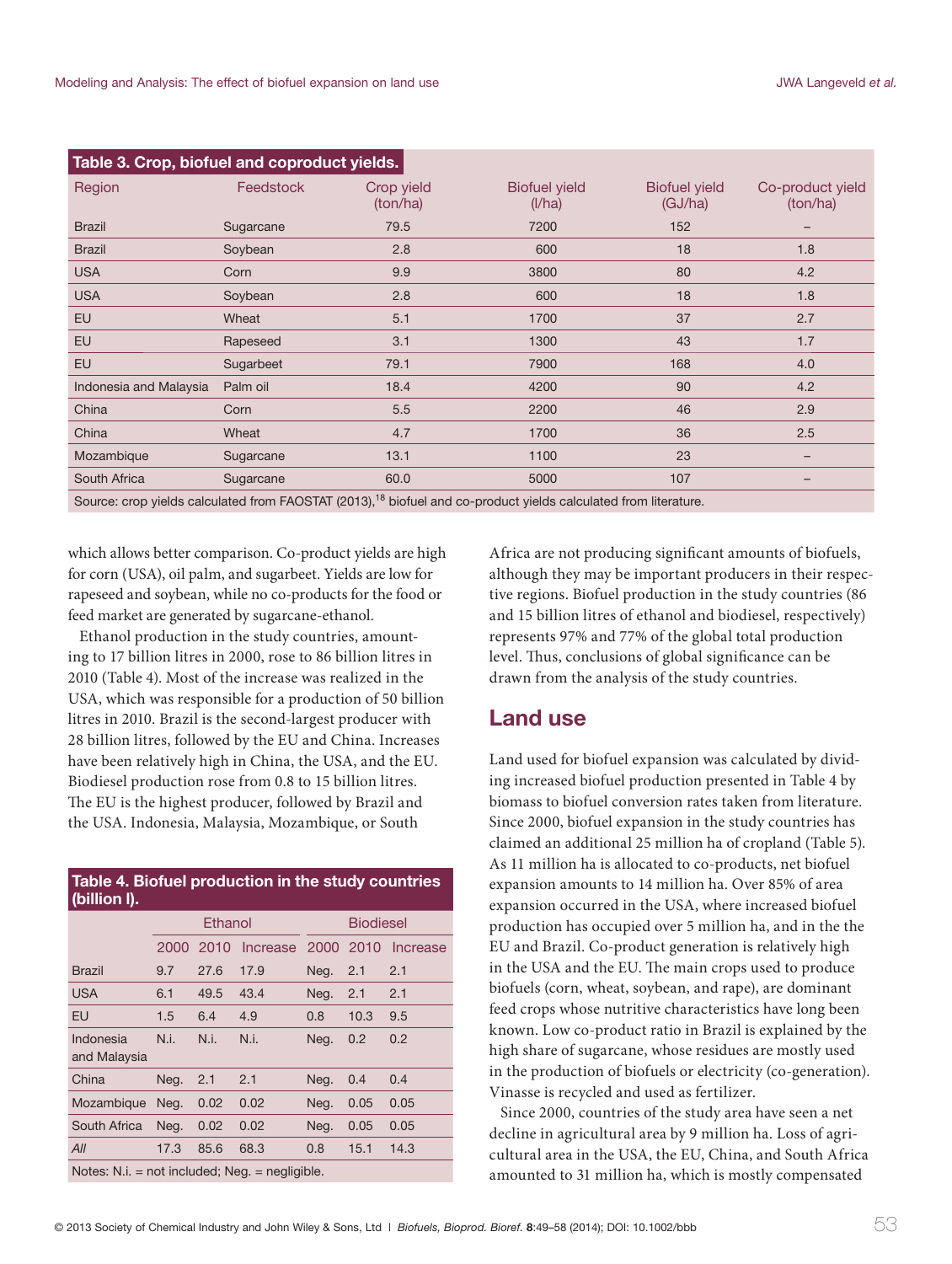| Table 5. Net changes in land availability. |                                           |                                            |                                          |                                             |                                                          |                              |  |  |  |
|--------------------------------------------|-------------------------------------------|--------------------------------------------|------------------------------------------|---------------------------------------------|----------------------------------------------------------|------------------------------|--|--|--|
|                                            | Increased land<br>requirement<br>(mln ha) | Associated with<br>co-products<br>(mln ha) | Net biofuel<br>area increase<br>(mln ha) | Changes in<br>agricultural<br>area (mln ha) | Extra harvested area<br>due to increased MCI<br>(mln ha) | Change<br>in NHA<br>(mln ha) |  |  |  |
| <b>Brazil</b>                              | 4.9                                       | 1.8                                        | 3.1                                      | 12.0                                        | 4.9                                                      | 13.8                         |  |  |  |
| <b>USA</b>                                 | 11.0                                      | 5.9                                        | 5.1                                      | $-3.5$                                      | 10.9                                                     | 2.3                          |  |  |  |
| EU                                         | 6.6                                       | 3.2                                        | 3.4                                      | $-11.5$                                     | 3.6                                                      | $-11.2$                      |  |  |  |
| Indonesia, Malaysia                        | 0.02                                      | 0.01                                       | 0.01                                     | 8.9                                         | 2.0                                                      | 10.9                         |  |  |  |
| China                                      | 2.2                                       | 0.4                                        | 1.8                                      | $-13.4$                                     | 20.3                                                     | 5.1                          |  |  |  |
| Mozambique                                 | 0.13                                      | 0.03                                       | 0.1                                      | 1.3                                         | 0.9                                                      | 2.0                          |  |  |  |
| South Africa                               | 0.12                                      | 0.04                                       | 0.1                                      | $-2.7$                                      | $-1.2$                                                   | $-4.0$                       |  |  |  |
| All                                        | 24.9                                      | 11.4                                       | 13.5                                     | $-9.0$                                      | 41.5                                                     | 19.0                         |  |  |  |
| Global total                               |                                           |                                            |                                          | $-47.8$                                     | 91.5                                                     |                              |  |  |  |

by expansion of agricultural land in Brazil (plus 12 million ha), Indonesia/Malaysia (plus nine million ha), and Mozambique. Net global loss of agricultural area amounted to 48 million ha. In many cases, loss of agricultural area has been much larger than net expansion of biofuel area. This was the case in the EU, China, and South Africa. It is only in the USA that biofuel expansion is the dominant cause of agricultural land use loss.

Increasing the cropping frequency on arable land – reflected by an increase of the MCI – allows farmers to increase the harvested area on shrinking agricultural areas. This has facilitated *additional* crop harvests equivalent to 42 million ha. More than half of this expansion was realized in China, where government policy has been oriented toward improving (maintaining) food production capacity. MCI also added considerable harvested areas in the USA, Brazil, the EU, Indonesia, and Malaysia. The role of MCI in improving agricultural output since 2000 can hardly be overemphasized. Global increases, equivalent to 92 million ha of harvested crops, have been more than sufficient to compensate for losses of agricultural area.

Improvement of MCI in all but one case is more than sufficient to compensate for expansion of biofuel area: this is the case in Brazil (where MCI generated 5 million ha while biofuels required 3 million ha – a positive balance of nearly 2 million ha), the USA (11 *vs.* 5 million ha), EU (0.2 million ha balance), Indonesia/Malaysia (plus 2 million ha), China (19 million ha) and Mozambique (0.8 million ha). South Africa, which noted a decline of MCI, is the exception to the rule of increased cropping intensity.

The combined effect of biofuel expansion, changes in agricultural area, and improvement of MCI generally is positive. Together, countries included in the study increased harvested area for non-biofuel purposes of 19 million ha. This increase allowed improved availability of crop production for traditional food, feed, and fiber (FFF) markets. Net FFF area increased in most of the cases, except for the EU and South Africa.

## **Discussion**

Following changes in biofuel policies in the course of the first decade of the twenty-first century, a strong expansion in biofuel production was observed in the USA, the EU, China, and many other countries. The 34 study countries realized an increase in ethanol production of 68 billion litres and 14 billion litres of biodiesel in 2010 as compared to 2000. These increases, however, were not sufficient to fully satisfy biofuel policy objectives in the USA and the EU. China, Indonesia, and Malaysia have adjusted policies in response to substantial consumption of food cereals and high palm oil prices, respectively. For the near future, further expansion of biofuel production is expected especially in the USA, Brazil, Argentina, and the EU. Smaller, but significant, development may be expected elsewhere.

Land devoted to biofuel production was calculated at 32 million ha in 2010, an increase of 25 million ha as compared to 2000. Of this increase, 11 million ha can be allocated, using standard conversion rates, to co-products. This means that nearly half of the increase in biofuel area in fact is used to generate crop biomass for the livestock feed market. Clearly, ignoring co-product generation in early biofuel impact assessments has led to an overestimation of land requirements, in most cases by 40% or more. The contribution of feed co-products is relatively high in the USA, China, and the EU due to the large share of cereals with high feed yields. It is low in Brazil where ethanol production is dominated by sugarcane which generates no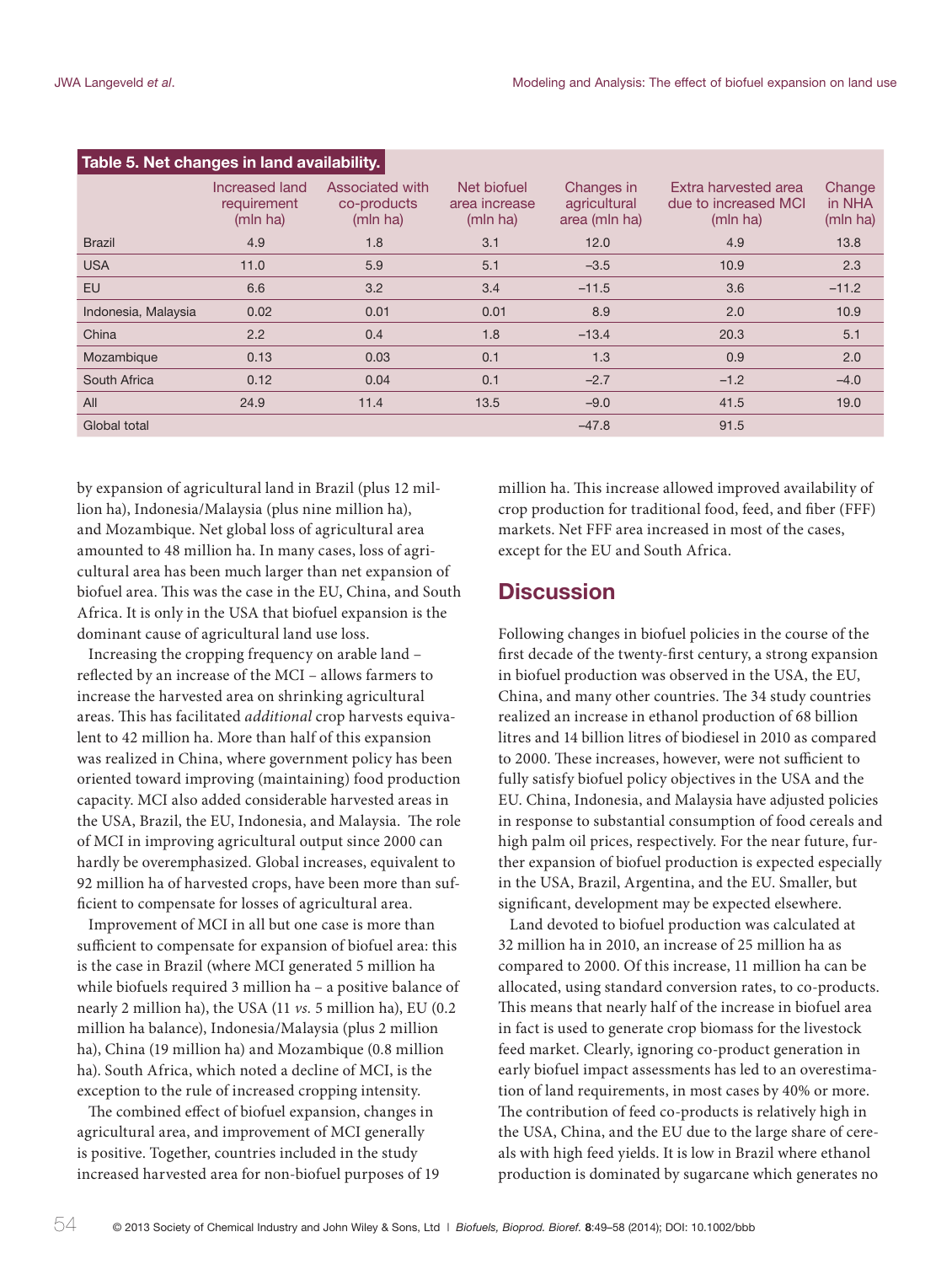feed co-products. However, it should be noted that the cogeneration of electricity from sugar cane residues has not been included in the calculations.

Biomass used for biofuel production, calculated from biofuel literature and FAO statistics, amounted to 527 million ton in 2010. This is an increase of 334 million ton, of which 80 million tons is for co-product generation. Biofuel expansion therefore required 254 million tons of crops. Area expansion, amounting to 25 million ha (including co-products), has been relatively stronger due to a shift from high yielding (ton per ha) sugarcane to cereals like corn and wheat and to oil crops like soybean and rapeseed all which have much lower yields than sugarcane. Implications for land use will, however, also depend on the role of yield improvement. In literature, different assumptions on yield improvement can be found. For US corn, for example, Searchinger *et al*. 19 assumed a maximum of 20% yield improvement in 30 years. Others have suggested that a considerable share of corn used in biofuels in the USA could be generated by yield improvements.<sup>20</sup> One should be extremely careful comparing crop yields as these tend to show large year-to-year variations. However, US corn yields calculated from FAOSTAT data suggest that a significant part of these yield improvements already has taken place between 2000 and 2010. Indicative yield improvements (3-year averages) during this period of sugarcane in Brazil and wheat in the EU have been 17% and 11%, respectively.

The changes in land use that were reported are most revealing. The loss of agricultural area due to urbanization, etc., in industrial countries (USA, EU, South Africa) is two times larger than biofuel expansion (31 *vs.* 14 million ha). Expansion of agricultural area in other countries (Brazil, Indonesia, Malaysia, and Mozambique) amounted to 22 million ha. Changes in intensification of arable cropping are even larger. On a global scale, the MCI increased by 7% in a period of ten years. This may not seem high, but as it applies to an area of 1.4 billion ha, the implications are enormous. In the study area, improvement of cropping intensity has been variable. It rose by 14% in China, 10% in Brazil and Mozambique, and 4% in the EU. Other countries take an intermediate position.

For the entire study area, 42 million ha of crop harvested area has been generated. Consequently, the reduction of unutilized arable land (CRP in the USA, set-aside in the EU plus fallow) and an increase in double-cropping has been sufficient to generate nearly three times the amount of biofuel land expansion. Both fallow reduction and doublecropping seem to have been largely ignored in the debate so far which is a serious omission. Improved MCI was

identified as a major source of increased harvested area by OECD-FAO,<sup>12</sup> but the consequences for land availability vis-à-vis future biofuel expansion tend to have been overlooked. Bruinsma<sup>11</sup> focused mainly on yield improvement. Economic models used in evaluation of biofuel policies appear to have neglected the potential contribution of MCI.

In the future, MCI may be expected to show further increases. The magnitudes will, however, depend on crops and farming systems. Tropical regions have a larger potential for double-cropping (provided sufficient water is available). Cereals and pulses, having relatively short growing cycles, provide good perspectives. Sugarcane, occupying land year round, has limited potential for increased MCI. Climate change may, however, also offer new opportunities for temperate regions, for example, when temperatures in spring allow early harvesting of winter cereals.<sup>17</sup>

The approach that was followed has a number of advantages. Calculating full biomass balances allowed the assessment of biofuel feedstocks available for animal feed and – consequently – gives a realistic assessment of the amount of feedstocks required for biofuel production. Requirements of biofuel production for biomass and land resources were calculated with local data, thus incorporating a realistic assumption of cultivation practices, crop rotations, yields, and conversion efficiencies. The use of full land balances has put land demand for biofuels in perspective, integrating many processes which affect land requirement and changes in land use. Limitations of the approach are related to the large number of data that are needed. Data on crop rotations and cultivation practices often have a local nature which makes it difficult to obtain a more generic picture at the national level. Data on double-cropping and biomass to biofuel conversion are extremely difficult to obtain while the exact relation between biofuel production and increased MCI needs to be investigated. Calculations, finally, have been restricted to major biofuel feedstocks.

Notwithstanding these limitations, the implications of the findings are substantial. The impact of the increases in cropping intensity can hardly be overemphasized. On the one hand, observed MCI improvement since 2000 demonstrates that projected biofuel crop areas (estimated up to 50 million ha in 2050) can easily be compensated. In one decade, enhanced cropping intensity generated as much as 92 million ha of extra harvested crops worldwide. This is surprisingly high, and the consequences are clear. While biofuel production may occupy a significant amount of crop land in the future, there are strong drivers of crop area expansion which may be able to generate similar – or larger – additional harvested areas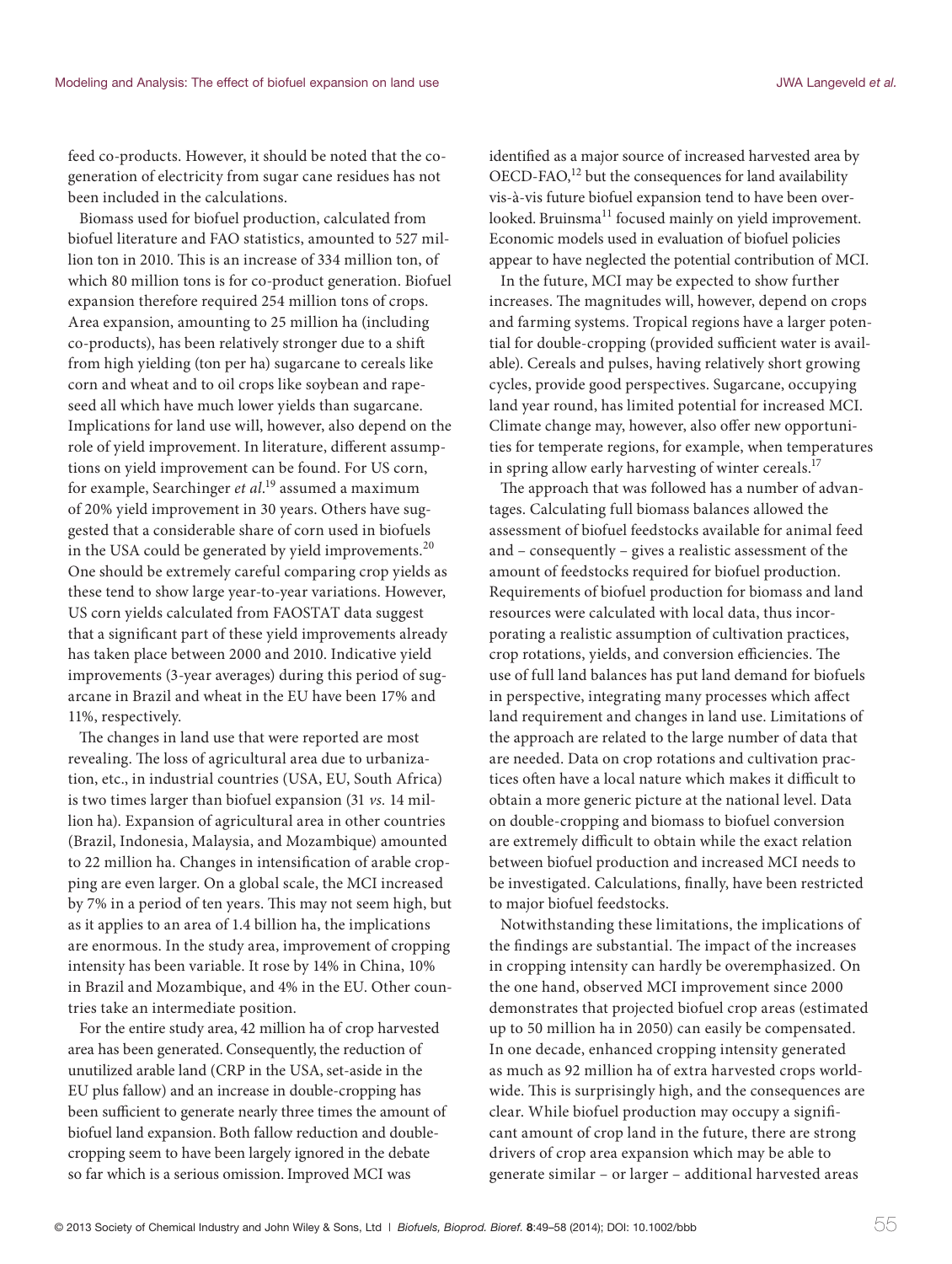in biofuel countries. Thus, there is little reason to expect that biofuel expansion will lead to substantial reductions of area of food/feed production. For the first decade of the twenty-first century, net harvested area for traditional (non-biofuels) biomass markets in the study area increased by 19 million ha.

The outcomes of this study are relevant to the debates related to biofuel production. Our review clearly shows that biofuel expansion has not been the major factor causing land-use change. Loss of arable land due to urbanization, etc., has claimed over twice as much land. This loss is almost certainly permanent, which is not the case for biofuel production. Further, increased intensity of arable land use has generated more than sufficient harvested area to fully compensate biofuel expansion. This makes claims of land-use changes caused by biofuel expansion (as caused by biofuel policies) less convincing.

Consider, for example, projected land use change caused by EU biofuel policies. In 2020, an additional area of 0.5 million ha has been projected to be devoted to biofuels in Brazil.<sup>2</sup> Only 15% of this is associated with deforestation. These are small figures, which suggest that the role of biofuel expansion as a major driving force for deforestation in Brazil needs to be reconsidered (26 million ha of forest was lost since 2000). Projected land-use change due to EU policies should also be compared to the increase of MCI observed in Brazil, generating almost (five million ha or) *ten* times the amount lost to EU biofuel exports in just one decade. In the light of these figures it is hard to imagine that biofuel policies alone are the dominant source of land-use change or deforestation.

The food *versus* fuel debate, further, needs to be enriched. While biofuel expansion in the study area has claimed 14 million ha of arable land, this area is more than compensated for by increased cropping intensity. FAOSTAT data clearly show that harvested area for food/ feed markets has increased. They also show that biomass availability for food and feed applications has gone up. Further, it is not biofuel expansion but loss of agricultural land due to urbanization, etc., that is the major threat to land (biomass) availability. All this needs to be considered in the debate. The outcomes of this study show that it is essential for policy impact analyses to use statistical data to check model projections. Further, the analysis should be based on full – and not partial – biomass and land balances. Initial restrictions in model applications, ignoring co-product generation, seem to have given strongly misleading conclusions. Excluding double-cropping or cropping intensity in biofuel policy analysis has been another limitation which has had a major impact on the results. It

is suggested, therefore, to incorporate local and national data on crop cultivation (e.g. crop rotations) in assessment studies of biofuel policies.

Keeney and Hertel<sup>8</sup> indicated that forecasting environmental impacts of biofuel policies requires both careful model formulation as well as sufficient empirical knowledge of supply and demand. Currently, only a few key parameters (e.g. yield elasticity, acreage response elasticity) determine the outcome of land-use change modeling studies. It should be checked to what extent popular analytical models correctly predicted adjustments in crop production and land-use practices. Essential elements that may have been lacking include changes in fallow and doublecropping, accelerations in yield improvement, and loss of agricultural land due to urbanization, infrasructure and industry.

Special attention is merited for cropping intensity, as well as non-biofuel crop yield improvement.<sup>7</sup> In this process, predicted changes in crop production and land use should be critically evaluated. Keeney and Hertel,<sup>8</sup> for example, predicted an increase of crop production to coincide with a reduction of forest and pasture areas in the USA, the EU, and Latin America. FAO statistics have shown that, during the last decade, forest area in the USA and EU has *increased* while grassland area remained constant in the USA and in Brazil.

The implication of this analysis for estimations of GHG emissions from biofuel production is potentially substantial. Very high assessments of carbon releases due to indirect land-use changes<sup>2,18</sup> have been used to underpin adjustments in biofuel policies in the EU. This review shows that a careful reconsideration of the generally assumed view that biofuels are important causes of indirect land use change is in place. Whereever feasible, this should be done using observed – rather than modeled – data.

## **Conclusion**

This review addressed the impact of increased biofuels production on land use in major biofuel producing countries using full land balances based on land and crop statistics. Biofuel expansion is often considered a major threat for biomass availability for food and feed production and an important source of land use change. However, this analysis based on FAO statistics on crop production and land use in the period 2000 to 2010 shows that the impact of biofuel expansion on land use has been limited. An increase of 14 million ha was noted in 34 major biofuel producing nations over a period of a decade.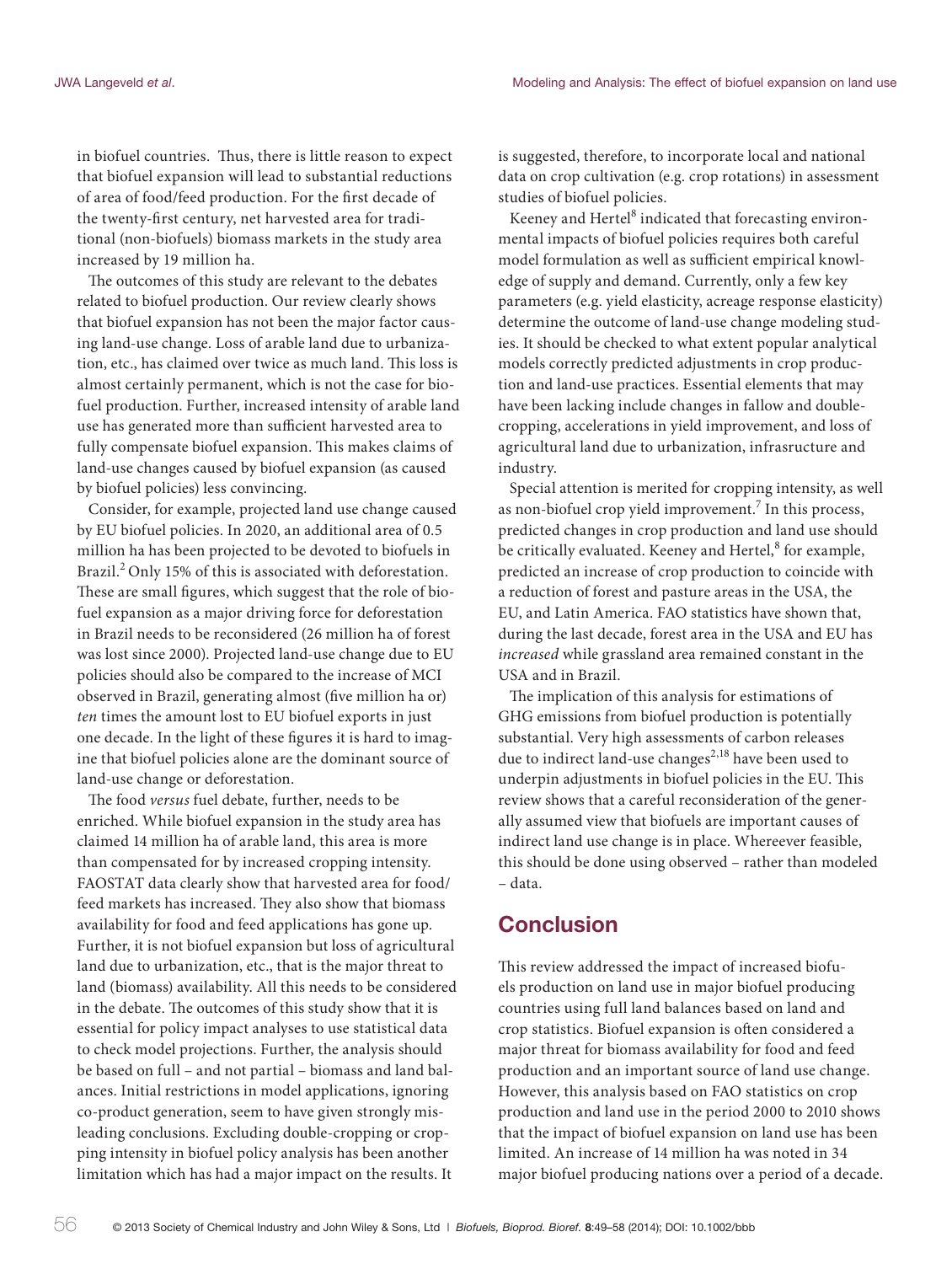During the same period, increased cropping intensity generated over 42 million ha of extra crop land – three times the biofuel expansion. Further, an area of 31 million ha of agricultural area was lost (amongst other due to urbanization) in the USA, the EU, China, and South Africa. Consequently, there are strong drivers for expansion of land availability for traditional food and feed markets which has led to increased food and feed crop area. With the exception of the USA, biofuel expansion has not made up more than a quarter of the total loss of agricultural land.

This information should be considered in discussions on food vs. fuel debate and land-use change caused by biofuel policies. Existing frameworks need to be reconsidered. For example, biofuels *cannot* be identified as the most important or single global cause of land-use change. Other drivers have caused more (and more permanent) loss of agricultural area including process of urbanization, infrastructure development, tourism and even conversion into nature (an additional 8 million ha of forest have been established in the USA and the EU since 2000). Observed changes in land use caused by biofuel policies are very small in comparison to other changes.

Models used to evaluate biofuel policies should be enriched by incorporating more and better information on (changes in) land use and local cropping patterns, as well as differences in current and potential productivities in different agro-ecologies and farming systems. Finally, the relation between increased multiple cropping and biofuel production should be further investigated.

#### **References**

- 1. Banse M, van Meijl H, and Woltjer G, Biofuel policies, production, trade and land use. In: H. Langeveld *,* J. Sanders and M. Meeusen (eds.), *The Biobased Economy. Biofuels, materials and chemicals in the post-oil era.* Earthscan, London, pp. 244–258 (2010).
- 2. Al-Riffai P, Dimaranan B, and Laborde D, Global trade and environmental impact study of the EU biofuels mandate. International Food Policy Research Institute, Washington DC, (2012).
- 3. Elobeid AE, Carriquiry MA, and Fabiosa JF, Land-use change and greenhouse gas emissions in the FAPRI-CARD model system: addressing bias and uncertainty. *Climate Change Economics* **3:**1250014 (2012). DOI: 10.1142/ S2010007812500145
- 4. Pérez Domínguez I and Müller M (eds), Modelling of energy crops in agricultural sector models. A review of existing methodologies. Joint Research Centre/Institute for Prospective Technological Studies, Seville, Spain (2008).
- 5. *CBES Land-Use Change and Bioenergy*: Report from the 2009 workshop. [Online]. US Department of Energy, Office of Energy Efficiency and Renewable Energy and Oak Ridge National Laboratory, Center for Bioenergy Sustainability Oak Ridge National Laboratory (2009). Available at: http://www. ornl.gov/sci/ees/cbes/workshops/LandUse\_Report.pdf [July 8, 2013].
- 6. Khanna M and Zilbermann D, Modeling the land-use and greenhouse-gas implications of biofuels. *Climate Change Economics* **3:**1250014 (2012).
- 7. Golub AA and Hertel ThW, Modeling land-use change impacts of biofuels in the GTAP-BIO framework. *Climate Change Economics* **3:**1250015 (2012). DOI: 10.1142/ S2010007812500157
- 8. Keeney R and Hertel ThW, The indirect land use impacts of US biofuel policies: The Importance of acreage, yield, and bilateral trade responses. GTAP Working Paper No. 52. Purdue University, Lafayette, Indiana (2008).
- 9. Beach BH, Zhang YW, and McCarl BA, Modeling bioenergy, land use, and GHG emissions with FASOMGHG: model overview and analysis of storage cost implications. *Climate Change Economics* **3:**1250012-1-1250012-34 (2012). DOI: 10.1142/S2010007812500121
- 10. Rosegrant MW, Ewing M, Msangi S, and Zhu T, Bioenergy and global food situation until 2020/2050. WBGU, Berlin (2008).
- 11. Nachtergaele F, Bruinsma J, Valbo-Jorgensen J and Bartley D, Anticipated trends in the use of global land and water resources. Food and Agricultural Organization of the United Nations, Rome (2011).
- 12. Bruinsma J, The resource outlook to 2050: By how much do land, water use and crop yields need to increase by 2050? [Online]. 33 pp. *Expert Meeting on How to Feed the World in 2050.* FAO and ESDD, Rome (2009). Available at ftp://ftp.fao. org/docrep/fao/012/ak542e/ak542e06.pdf [16 January 2012]
- 13. OECD-FAO, *Agricultural outlook 2009-2018.* OECD, Paris; FAO, Rome (2009).
- 14. Wallander S, Claassen R, and Nickerson C, *The ethanol decade. An expansion of U.S. Corn production, 2000-09*. [Online]. United States Department of Agriculture, Washington DC (2011). Available at http://www.ers.usda.gov/media/121204/ eib79.pdf . [April 9, 2013].
- 15. Croezen H and Brouwer F, *Estimating indirect land use impacts from by-products utilization*. CE, Delft (2008).
- 16. Beets WC, Multiple cropping and tropical farming systems. Gower, Aldershot, UK (1982).
- 17. Nafziger E, Cropping systems*. Illinois Agronomy Handbook*. [Online]. (2008). Available at: http://extension.cropsci.illinois. edu/handbook/ [8 March 2013]
- 18. FAOSTAT, [Online]. (2013) Available at: http://faostat.fao.org/ site/291/default.aspx [May 10, 2013].
- 19. Searchinger T, Heimlich R, Houghton RA, Dong F, Elobeid A, Fabiosa J *et al*., Supporting online material for 'Use of U.S. Croplands for Biofuels Increase Greenhouse Gases Through Emissions from Land-Use Change'. *Science* **319**: 1238 (2008). DOI: 10.1126/science.1151861
- 20. Gallagher P, Corn ethanol growth in the US without adverse foreign land use change: defining limits and devising policies. *Biofuels Bioprod Bioref* **4:2**96–309 (2010).